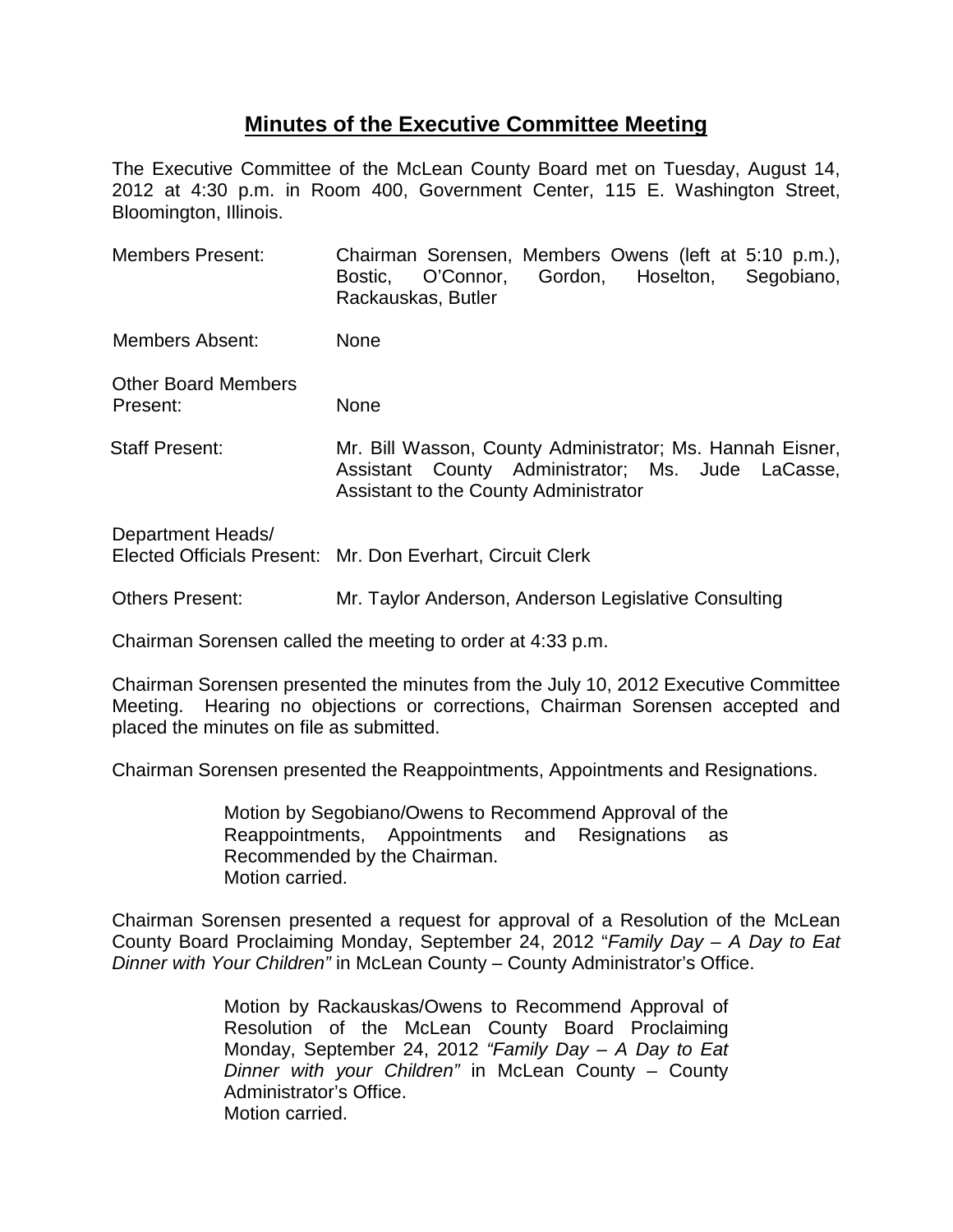Minutes of the Executive Committee August 14, 2012 Page Two

Ms. Bette Rackauskas, Chairman, Justice Committee, presented a request for approval of an Emergency Appropriation Ordinance Amending the McLean County Fiscal Year 2012 Combined Annual Appropriation and Budget Ordinance Fund 0001, General Fund, Court Services Department 0022 – Court Services Department.

> Motion by Rackauskas/O'Connor to Recommend Approval of an Emergency Appropriation Ordinance Amending the McLean County Fiscal Year 2012 Combined Annual Appropriation and Budget Ordinance Fund 0001, General Fund, Court Services Department 0022 – Court Services Department. Motion carried.

Ms. Rackauskas presented a request for approval of an Illinois Criminal Justice Information Authority Task Force 6 Grant for expanding Multi-Jurisdictional Narcotics Units – Sheriff's Department.

> Motion by Rackauskas/Gordon to Recommend Approval of an Illinois Criminal Justice Information Authority Task Force 6 Grant for Expanding Multi-Jurisdictional Narcotics Units – Sheriff's Department. Motion carried.

Ms. Rackauskas advised that representatives from the Illinois Peoples Action group plan to formally request an opportunity to speak to the Justice Committee regarding immigration at the September meeting.

Chairman Sorensen asked if there were any questions or comments. Hearing none, he thanked Ms. Rackauskas.

Mr. George Gordon, Chairman, Land Use and Development Committee, advised that the Land Use and Development Committee brings no items for action to the Executive Committee.

Chairman Sorensen asked if there were any questions or comments. Hearing none, he thanked Mr. Gordon.

Mr. Stan Hoselton, Chairman, Transportation Committee advised that the Transportation Committee brings no items for action to the Executive Committee.

Chairman Sorensen asked if there were any questions or comments. Hearing none, he thanked Mr. Hoselton.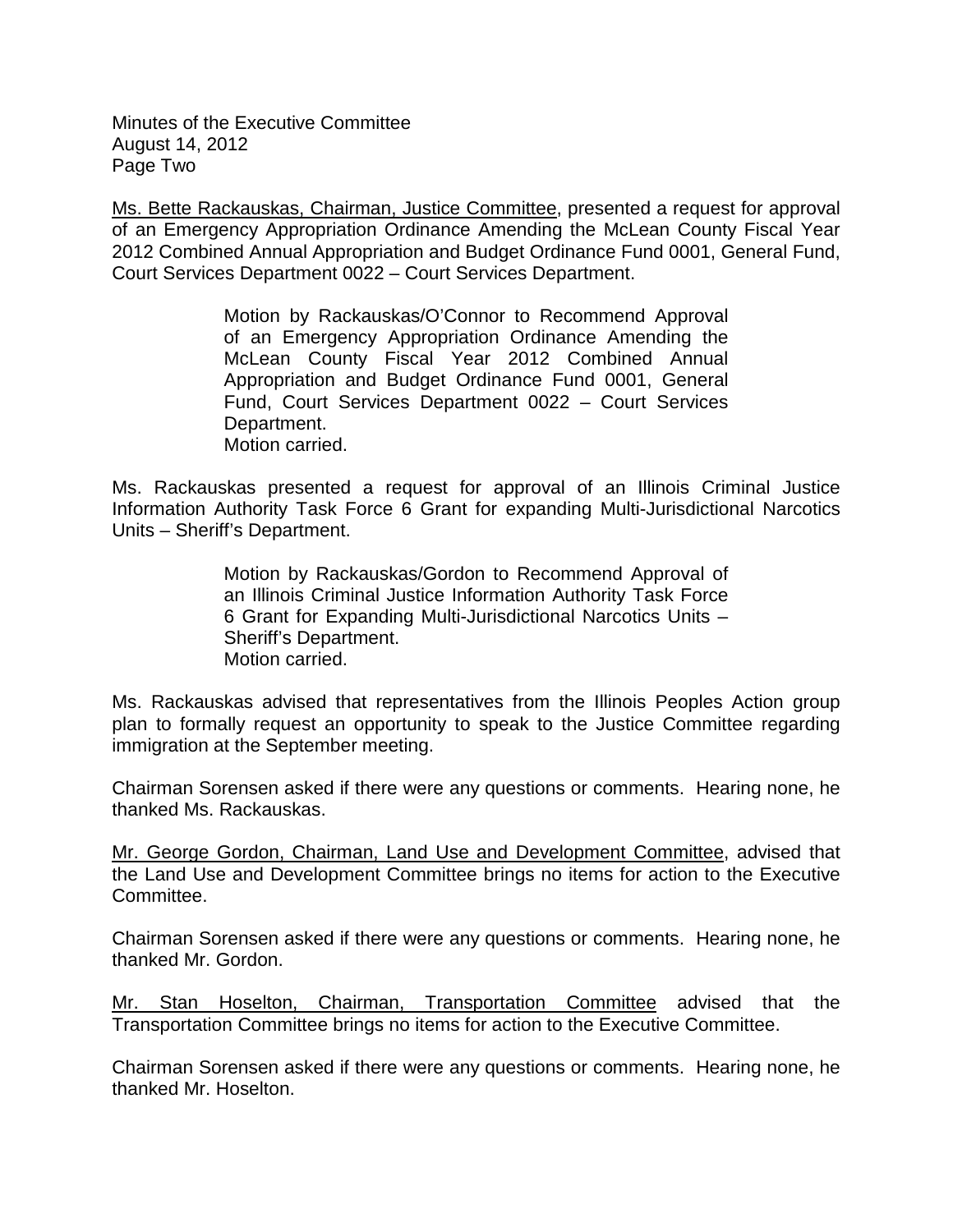Minutes of the Executive Committee August 14, 2012 Page Three

Ms. Diane Bostic, Chairman, Property Committee, advised that the Property Committee had no items for action.

Chairman Sorensen asked if there were any questions or comments. Hearing none, he thanked Ms. Bostic.

Mr. Ben Owens, Chairman, Finance Committee**,** presented a request for approval of Critical Personnel Hiring Requests – County Administrator's Office.

> Motion by Owens/Butler to Recommend Approval of Critical Personnel Hiring Requests – County Administrator's Office. Motion carried.

Ms. Rackauskas pointed out the large number of turnover at the Nursing Home. Mr. Owens noted that turnover at nursing homes is not unusual.

Mr. Segobiano commented that the McLean County Nursing Home has an outstanding reputation. Other Committee member concurred.

Mr. Wasson advised that the Nursing Home census is currently above 145 residents. The maximum capacity is 150. Mr. Owens added that currently there are names on a waiting list.

Chairman Sorensen asked if there were any additional questions or comments. Hearing none, he thanked Mr. Owens.

Mr. Bill Wasson, County Administrator, reviewed the McLean County Chamber of Commerce Air Transportation Initiative Report. He advised that this report reflects usage for the first full month of air transportation service provided under an incentive agreement between the Chamber of Commerce and Frontier Airlines. He indicated that the percentage of seats filled was at 97% the first month.

Mr. Wasson reported that the Airport will announce this afternoon that they received a grant from the Department of Transportation to attempt to obtain an east coast service to either Washington, D.C. or New York.

Mr. Segobiano noted that Mr. Carl Olson, Director of CIRA, is very active in the community and can often be found working in the concession stand at football games with kids.

Mr. Wasson introduced Mr. Taylor Anderson, Anderson Legislative Consulting who will provide a report of the Legislative Session, pending information in the Veto Session and the Special Pension Session that may be taking place in a couple days.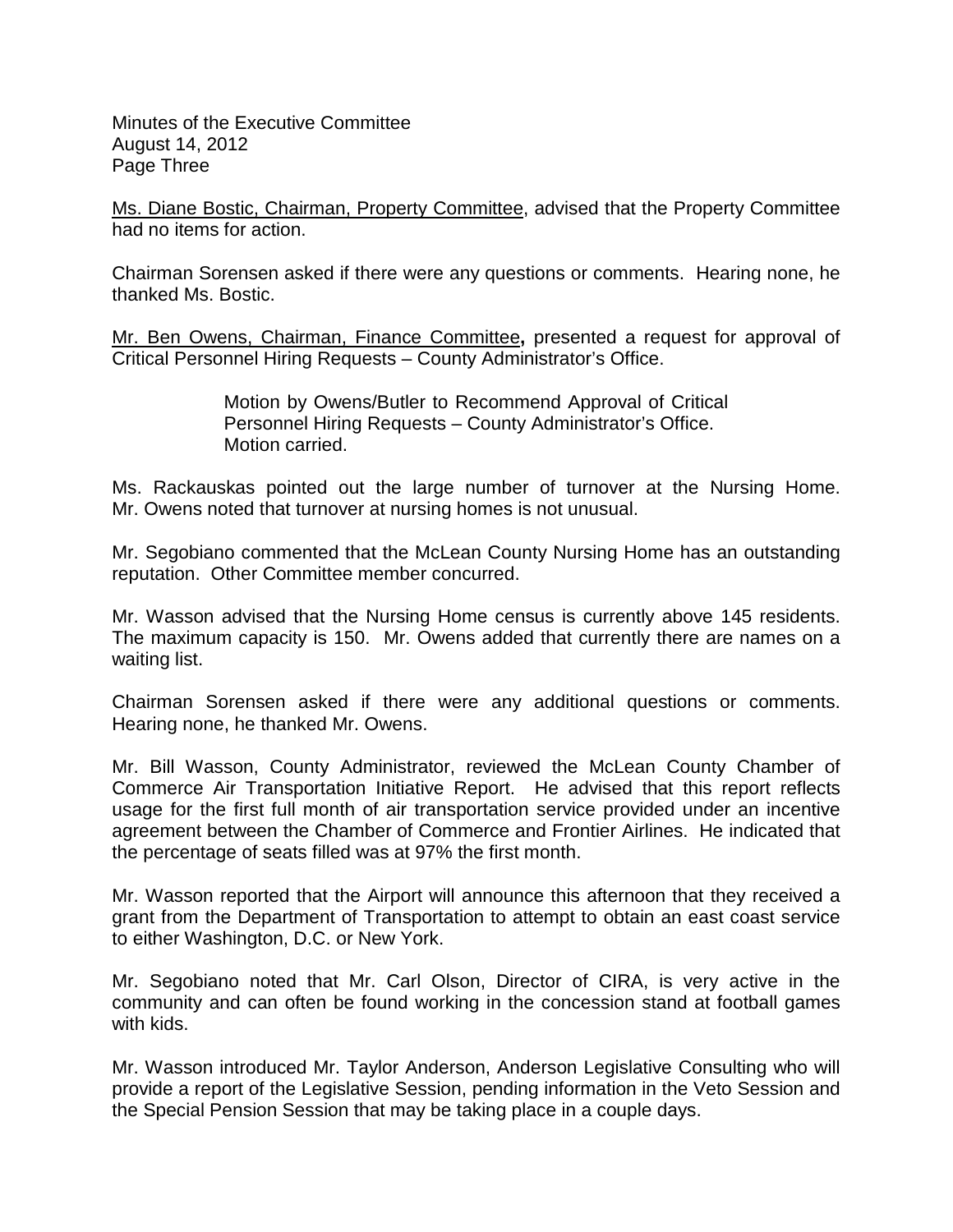Minutes of the Executive Committee August 14, 2012 Page Four

Mr. Anderson reviewed the Spring Session of the General Assembly, noting that some actions were positive for counties and some were negative. He indicated that what happened during Spring Session will set the stage when the General Assembly convenes for the Special Session this Friday. Mr. Anderson noted that the House will be dealing with two issues, the first being the expulsion of Representative Derrick Smith who is under some serious charges, and the second issue that will be discussed at the Special Session is the pension situation. Mr. Anderson reiterated that what happened in the Spring Session will set the stage for the Special Session and the Veto Session.

Mr. Anderson advised that he and Mr. Wasson talk quite often over the course of the Session regarding finances and bills that are attacking vital revenue to counties.

Mr. Anderson provided the following summary on bills that were either defeated or were positive for local government:

 $\triangleright$  House Bill 1293

This is a bill that has come up over the last couple of years. This bill would take away Sheriff's sales on foreclosures. This bill passed the House and the Senate last year, but because of technicalities it failed. This bill will likely be reintroduced again next year.

 $\triangleright$  Senate Bill 4602

This bill was not defeated, but it was possible to work with the proponent of the bill, which was the Attorney General, and dramatically scale back what he was attempting to do. Originally, the Attorney General was seeking to have all the court fees that the courts collect be pro-rated between the different funds that those fees go to. Changing the current systems to provide for pro-ration like that would be very costly. It would also have taken money away from running the courts.

The Attorney General's office has offered to meet with county clerks and some of the judges across the state to talk about these issues. The genesis behind this bill is that a particular fund that the Attorney General oversees, the Violent Crime and Victim's Assistance Fund, had received fewer funds the past couple of years than it had received the previous five. Fees collections, in general, are down and the Attorney General's Office was unaware of this situation. Once they were apprised of the situation, they modified on their original intent.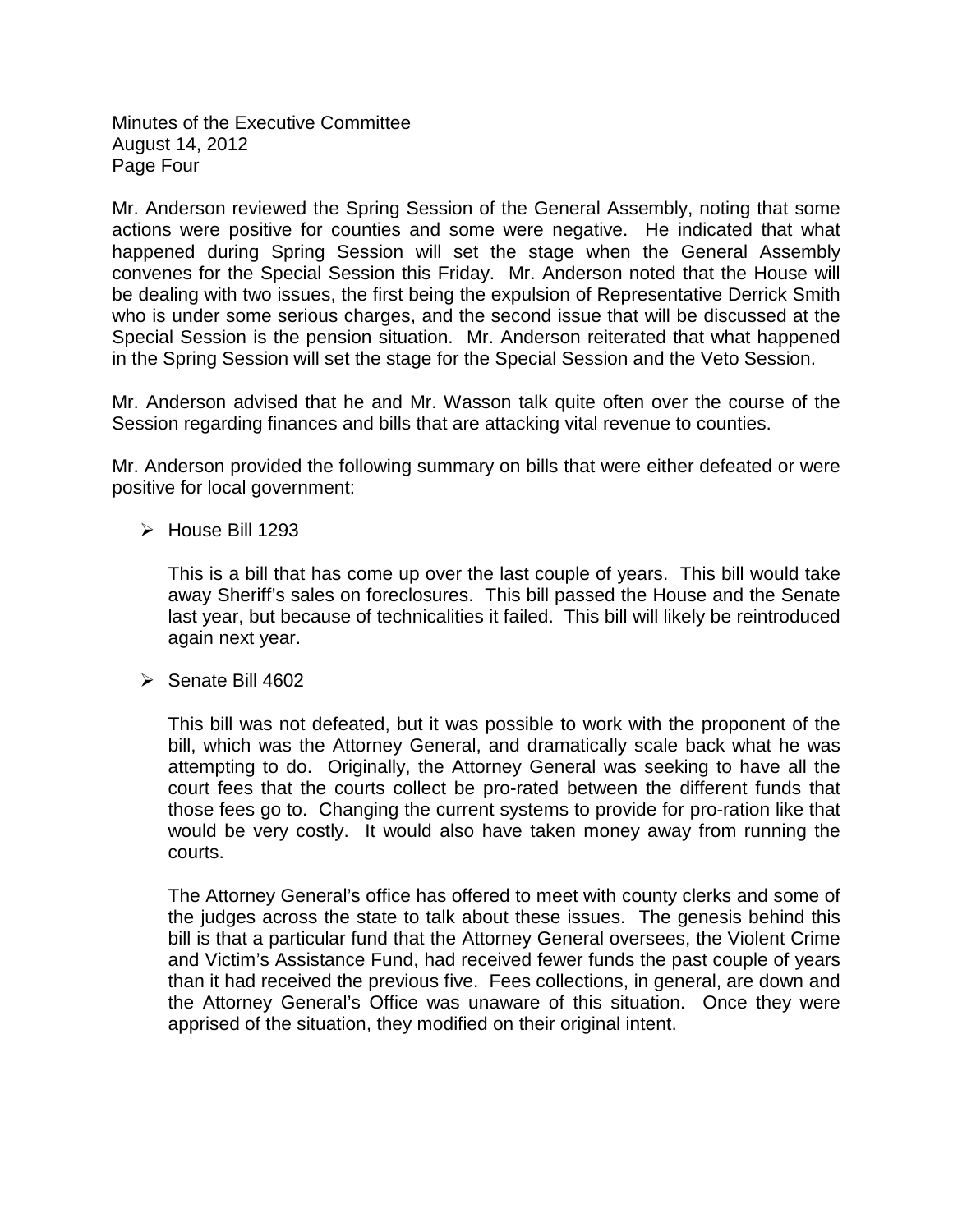Minutes of the Executive Committee August 14, 2012 Page Five

 $\triangleright$  House Bill 3637

This bill, put forward by Speaker Madigan, had three amendments to divert money from Corporate Personal Property Replacement Tax (CPPRT). The first amendment of this bill sought to remove about \$536 million from the CPPRT that was allocated to the schools. The second amendment would have taken about \$982 million from all taxing districts and shift the money towards the TRS pension fund. The last amendment would have shifted the entire CPPRT fund, which is approximately \$1.4 billion, to the TRS pension fund. This would mean that no CPPRT would be given to units of local government. This would have set a bad precedent of the state government unilaterally cutting off a stream of revenue that goes to units of local government and keeping it for itself. This bill did not go anywhere.

 $\triangleright$  Senate Bill 2492

This bill was successful and provides that a juror may elect to waive any fees paid for service, transportation, or day care, or any combination thereof, as well as the fees paid for attending an inquest.

 $\triangleright$  Senate Bill 2643

This bill proposed to amend the Illinois Prevailing Wage Act to impose the "responsible bidder" requirements found within the Illinois Procurement Code. SB 2643 required bidders to: 1) comply with responsible bidder requirements to qualify for public works projects at the local level; and 2) include in each bid the total number of straight time work hours, identified as "journeyman" or "apprentice" for each craft or type of worker or mechanic needed to execute the contract.

Having fewer bidders on projects results in less competition and consequently increases the cost of projects for communities and their taxpayers. Having fewer bidders also makes it more difficult for units of local government to procure local contractors and use local labor.

This bill passed the senate, but it was possible to slow down the momentum enough to where they did not have enough votes in the house to even call the bill for a vote. In essence, it failed. This bill will likely be seen again.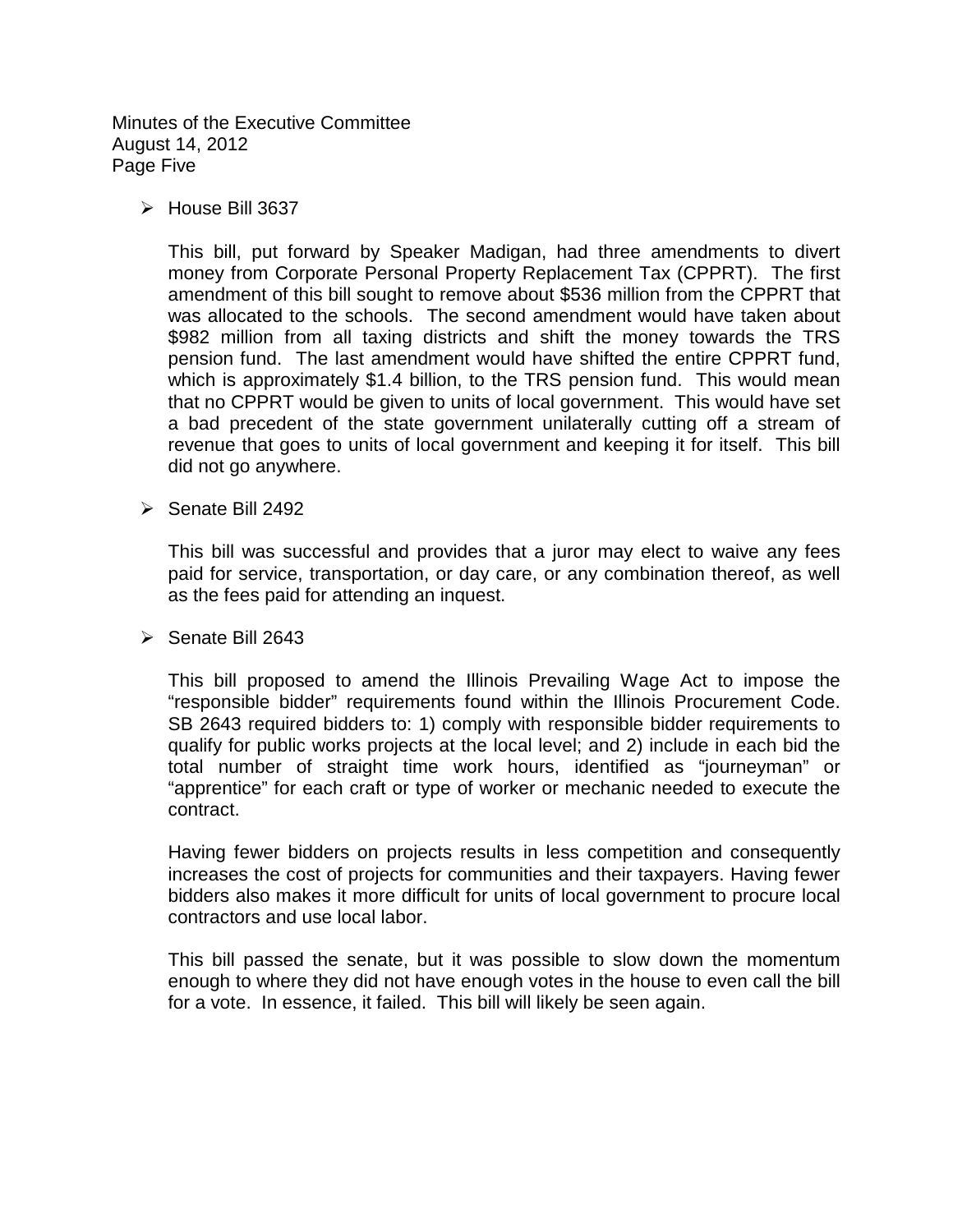Minutes of the Executive Committee August 14, 2012 Page Six

 $\triangleright$  Senate Bill 3271

SB 3271 would have created the Wind Energy Facilities Construction, Deconstruction, and Siting Act. This bill was introduced on behalf of the Illinois Farm Bureau. This bill was an attempt by the Farm Bureau to address zoning and wind farms, but it was drafted in such a way that it limited what counties and units of local government can do.

The Farm Bureau has an opportunity to receive some assistance from some of the counties who have gained some expertise and knowledge in this area and could potentially help shape some type of legislation to this effect. The sponsor of the bill agreed to not move the bill, and the Farm Bureau agreed to have more conversations about this issue in the future.

 $\triangleright$  House Bill 5814

HB 5814 would have amended the Illinois Municipal Code. It provides that a municipality may prohibit any electric generating wind device from locating less than 1,400 feet from a residence within its corporate limits, rather than from a residential area. Further provides that a Section concerning wind energy systems shall apply only to devices permitted after the effective date of the amendatory. HB 5814 would have allowed municipalities that currently do not have zoning take control over 1,400 foot setback from the corporate limits.

HB 5814 was defeated in the Senate. This bill has been seen in the past and there has been success with having dialogues and conversations with Legislators about this and slowing down the initiative.

Ms. Rackauskas asked who would want this legislation. Mr. Anderson replied that there has been a lot of conversation in Senator Sullivan's district in Southwestern Illinois. He pointed out that it only takes one bad decision for the state to consider setting the standards on the rest of the state based on this one instance. Mr. Anderson noted that originally the bill was only at 1,000 feet and then it was changed to 1,400 feet. He stated that Senator Sullivan voted against this bill because he did not believe 1,400 feet was enough.

Mr. Anderson advised that if you look at the situation that the state is in currently, sometimes what is best for us is beating bad bills. He noted that 6,671 bills were introduced and, of those bills, a host of them are bad for county government. Mr. Anderson indicated that there are probably over 400 bills that affect counties, mostly adversely.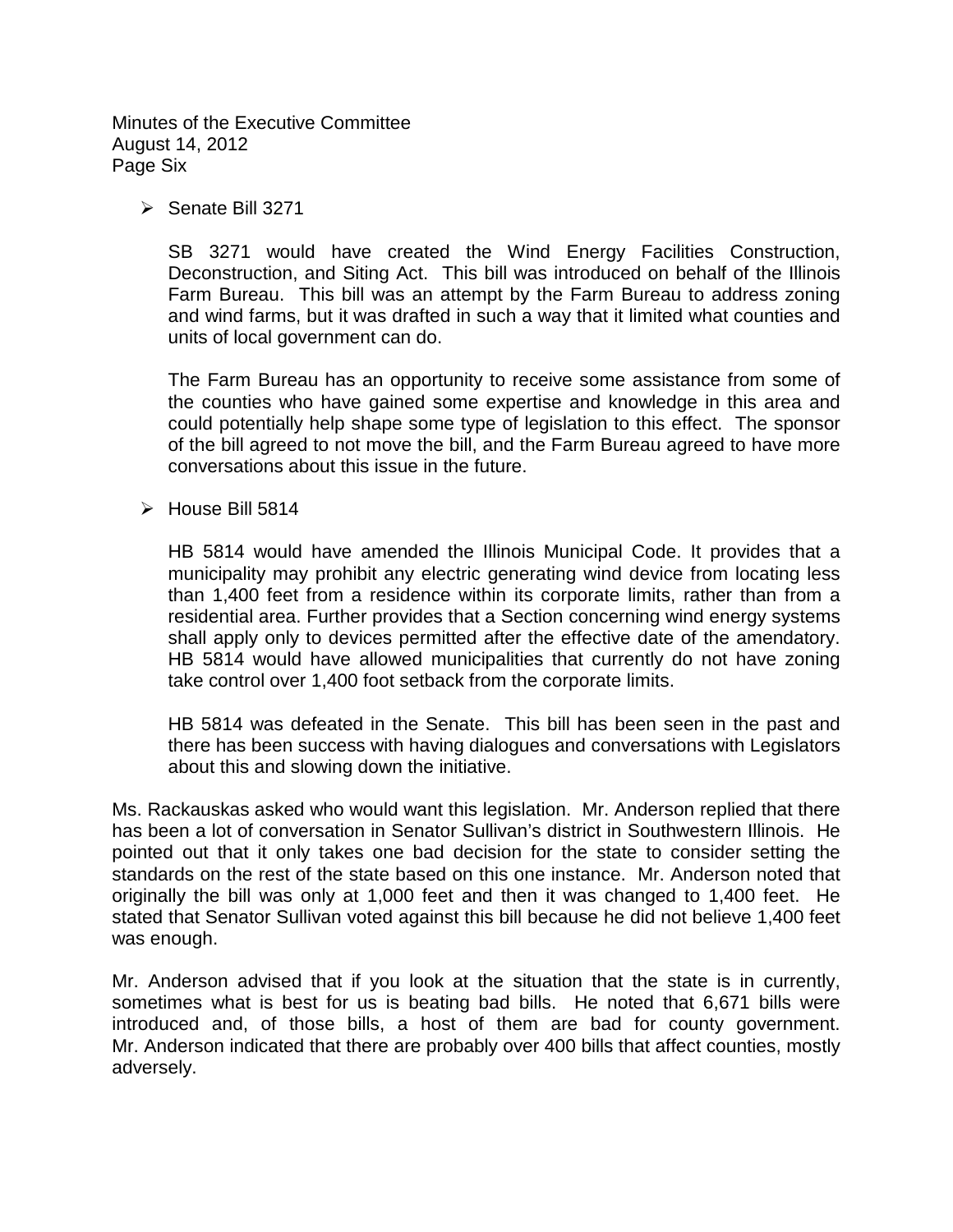Minutes of the Executive Committee August 14, 2012 Page Seven

Mr. Anderson advised that counties weren't 100% successful in defeating every negative bill. He noted that using CPPRT to pay for ROE's is not only wrong, but if a way isn't found to stop it, it will keep happening again and again, because that is \$12 million that the state doesn't have to find in their budget. When the state's budget is in the condition that it is in, that \$12 million can be the difference between passing a budget and not passing a budget.

Mr. Anderson indicated that two years ago the state was able to sweep some stipends into the CPPRT. Mr. Anderson noted that a couple other groups have been trying to stick their stipends into the CPPRT, and when this budget bill was originally introduced, there was talk that they would include the State's Attorneys' salaries and the Public Defenders' salaries out of CPPRT as well. However, only the ROE's salaries were included again which is \$12-\$14 million. Mr. Anderson stated that compared to Speaker Madigan removing all \$1.4 billion of CPPRT away from us, \$12-\$13 million doesn't see quite as bad.

Mr. Anderson advised that another item that was slipped into one of the budget implementation bills was the Estate Tax diversion. Mr. Wasson noted that McLean County budgets \$50,000 for the Estate Tax revenue, which can range from a low of \$50,000 to \$200,000-\$300,000 in revenue some years. Mr. Anderson indicated that the state will now keep that money. Normally, the County receives 12% of that. Mr. Anderson stated that the figure can change from year to year.

Mr. Anderson stated that anytime the state keeps revenue that should be going to units of local government, it is worrisome.

Mr. Anderson noted that another issue of concern is the local government distributive fund. He pointed out that there was a lot of talk at Session about doing something to the local government distributive, such as capping it at last year's level or shaving off another percentage. No changes were made to this fund.

Mr. Anderson stated that there are two items of which to be cognizant. First, when the income tax increase was passed in a Lame Duck Session two years ago, they changed the funding mechanism. He indicated that the County normally would receive 10% of what the state collected, but when they raised the income tax, they reduced that 10% down to 6%, which makes the County 4% behind over what it should receive from the state. Any change that the state makes further is a double cut. Mr. Anderson noted that he reminds state legislators of that cut. He advised that, as we get closer to the income tax increase sun-setting, which he does not believe it will, there will need to be a vote to extend the income tax increase. Mr. Anderson indicated that, at that time, we really need to have laid some groundwork to make sure that we go up from the 6% back to the 10%. He expressed concern that otherwise we will never get back to the 10% threshold, which was the deal that was struck in the 1970s when the Constitution was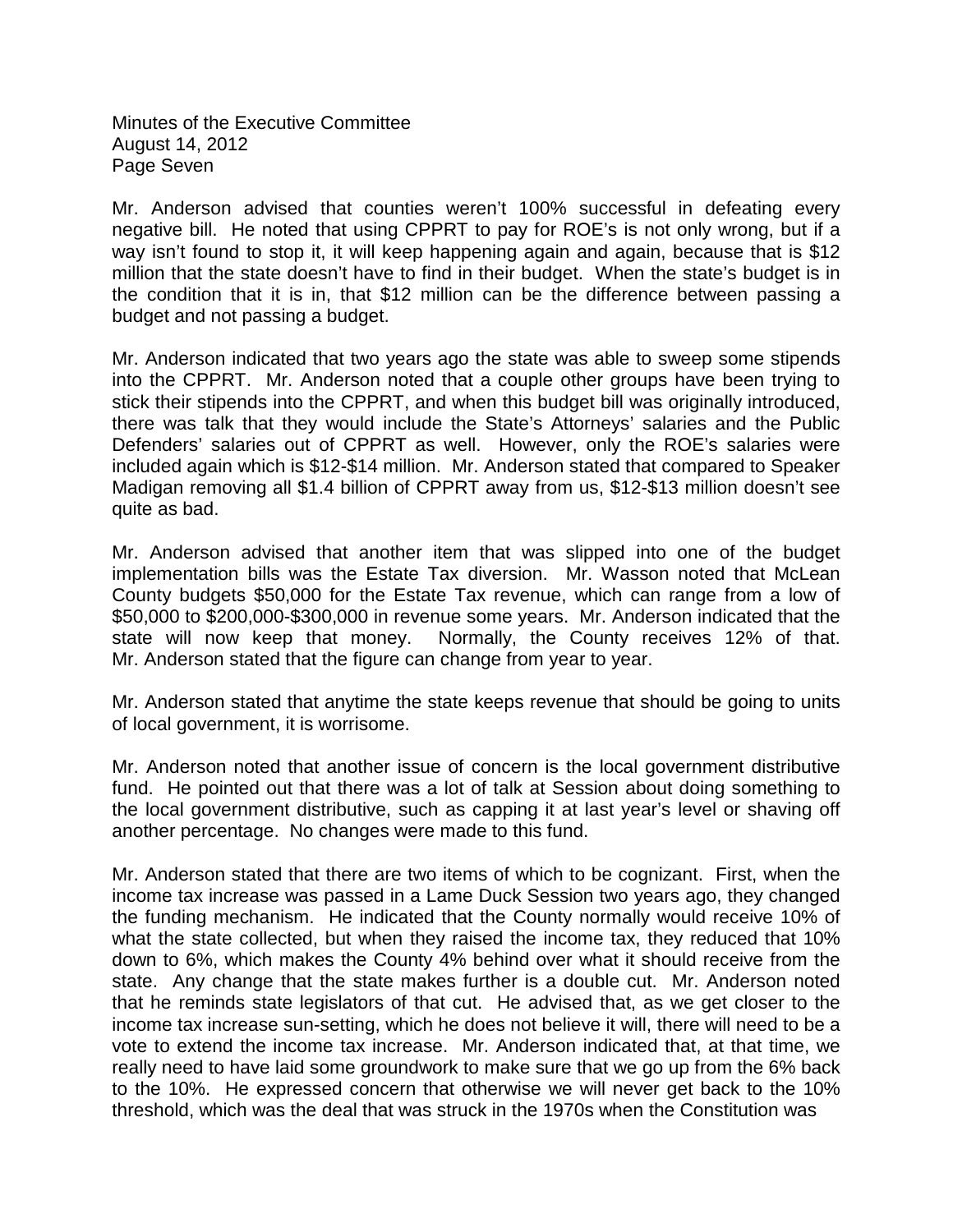Minutes of the Executive Committee August 14, 2012 Page Eight

redone so that units of local government wouldn't impose their own income tax upon their constituents across the state.

Mr. Anderson advised that in the Special Session there will probably be some procedural maneuvering to get a bill ready to deal with two of the five state systems. The bill that the Governor has been talking about all year dealt with four of the five state systems. Mr. Anderson indicated that the Senate managed to pass a bill that only dealt with two of the five state systems.

Mr. Gordon indicated that there is some interest in Senate Bill 3280, which deals with adopting rules and regulations regarding hydraulic fracturing. He stated that there are some concerns about hydraulic fracturing in McLean County, and asked Mr. Anderson to provide an update.

Mr. Anderson reported that when Senate Bill 3280 was introduced, with the Senate Democrats working with the Senate Republicans, the Senate thought they had a pretty good solution to what they saw as a potential problem in the future.

Mr. Anderson stated that the Republicans pointed out that there are a lot of businesses interested in doing this in Illinois and something needed to be put on the books to let corporations know that Illinois is friendly to this idea. However, the Senate Democrats had concerns about the environmental ramifications and repercussions as well as safety to farmlands, streams, etc. With this in mind, they crafted a piece of legislation, Senate Bill 3280, that sets some parameters and establishes oversight.

Mr. Anderson advised that this bill was passed by the Senate and it was sent to the House. The bill got to the House and, because the Senate had not included the House in conversations, the House gutted the bill.

Mr. Anderson stated that there was a lot of negativity between the two chambers on this issue. He noted that there will probably be more conversation on this issue during the Veto Session. Mr. Anderson indicated that he believes a new bill will be introduced next spring. He added that he will keep Mr. Wasson apprised of this situation.

Mr. Gordon asked if it was a strong possibility that nothing would be done in Veto Session. Mr. Anderson replied that it is a very legitimate possibility that nothing will happen.

Chairman Sorensen expressed his appreciation to Mr. Anderson and noted that the County is very lucky to have someone like him that is reading and paying attention to all of these bills on behalf of the County.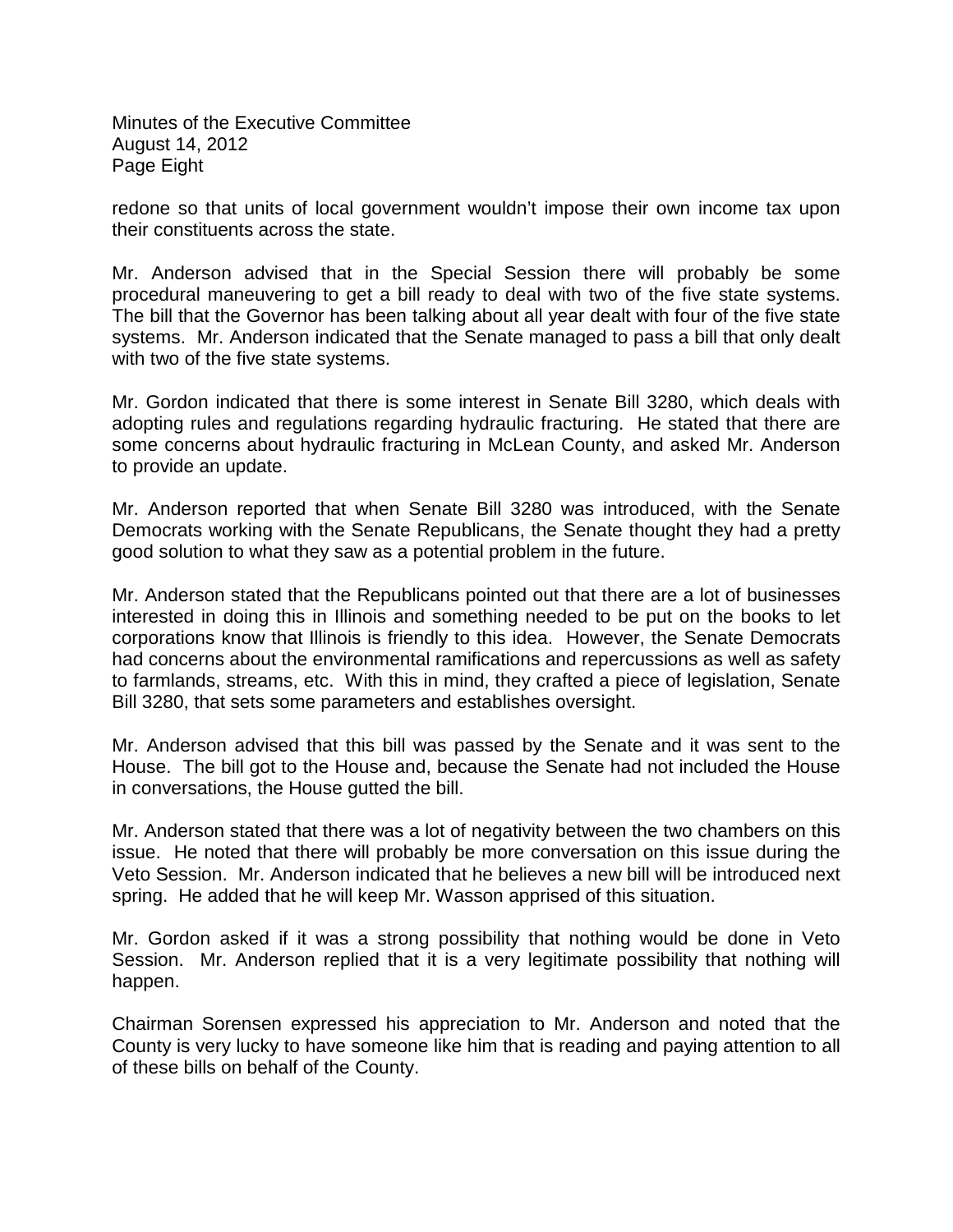Minutes of the Executive Committee August 14, 2012 Page Nine

Mr. Anderson reiterated that he and Bill talk on a regular basis and will continue to do so as issues come up. He thanked the Committee for giving him the opportunity to provide this legislative update.

Chairman Sorensen advised that, at the request of the rural townships west of Bloomington, he issued an order yesterday declaring a limited local disaster area in four townships. He noted that this was a seven day order by state law. Chairman Sorensen stated that next week, at the full Board meeting, there will be an action item to extend that for another 30 days. He indicated that he does not know if this will trigger state money, but it does open the path for intergovernmental and interagency cooperation.

Mr. Segobiano recommended that the County take a leadership role in pushing forward the Mahomet Aquifer effort to provide water to Bloomington and the west side of McLean County. Ms. Rackauskas concurred.

Chairman Sorensen recognized that there have been on-going studies from time to time regarding the Mahomet Aquifer. He asked Mr. Wasson to pull the files on this study. Chairman Sorensen noted that Normal has wells into the Mahomet Aquifer and Bloomington has test wells out there. He added that the County is not in the water business, which is why we have a hard time staying at the table on this matter.

Mr. Segobiano advised that if we can spend taxpayers' money talking about an East Side Bypass, the County should be able to spend money to find a way to provide water to Bloomington and the west side of McLean County.

Chairman Sorensen presented the July 31, 2012 bills as recommended and transmitted by the County Auditor for payment. The Fund Total is \$143,871.15 and the Prepaid Total is the same.